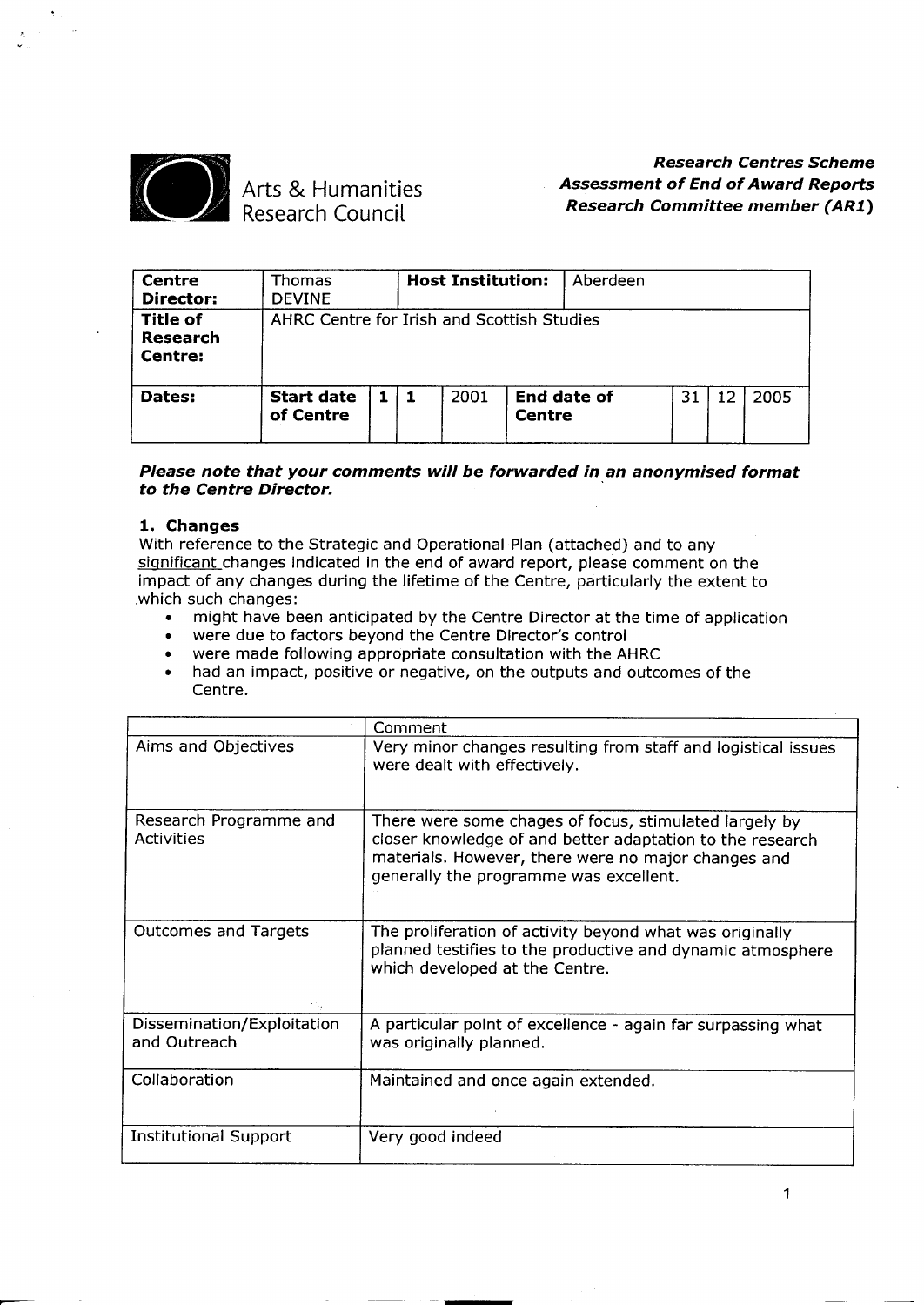| People | I No major problems, and a high level of staff retention is<br>worth noting |
|--------|-----------------------------------------------------------------------------|
|        |                                                                             |

#### **2. Achievements**

**A.** Please comment on the main achievements or highlights of the Centre **for the final project year,** relative to those anticipated in the Centre's Strategic and Operational Plan. You are asked to comment both on those achievements that relate directly to the Centre's Strategic and Operational Plan and to any-that were not anticipated when the Centre commenced. If possible, please refer to each achievement in turn as identified by the Centre Director.

| Achievements                      | Comments                                                                                                                   |
|-----------------------------------|----------------------------------------------------------------------------------------------------------------------------|
| a) major<br>publications<br>b) PG | a) An extremely impressive tally in quantity and quality                                                                   |
| recruitment and<br>training       | b) A solid performance in an area where time is required to<br>show results                                                |
| c) conference etc<br>programme    | c) extremely impressive performance, again in terms of calibre<br>and standing as well as quantity                         |
| d) dissemination                  | d) solid and substantial efforts were made, though not always<br>matched with the kind of success one might have hoped for |
| e) strategy                       | e) real vision shown, and excellent strategic planning.                                                                    |
|                                   |                                                                                                                            |
|                                   |                                                                                                                            |
|                                   |                                                                                                                            |
|                                   |                                                                                                                            |
|                                   |                                                                                                                            |

**B.** Please comment on the main achievements or highlights of the Centre **for the whole award period,** relative to those anticipated in the Centre's Strategic and Operational Plan. You are asked to comment both on those achievements that relate directly to the Centre's Strategic and Operational Plan and to any that were not anticipated when the Centre commenced. If possible, please refer to each achievement in turn as identified by the Centre Director.

| Achievements | Comments                                                        |
|--------------|-----------------------------------------------------------------|
| As above     | An extraordinary achievement, crowned with international        |
|              | ' marks of recognition (esp the accolade from the Smithsonian). |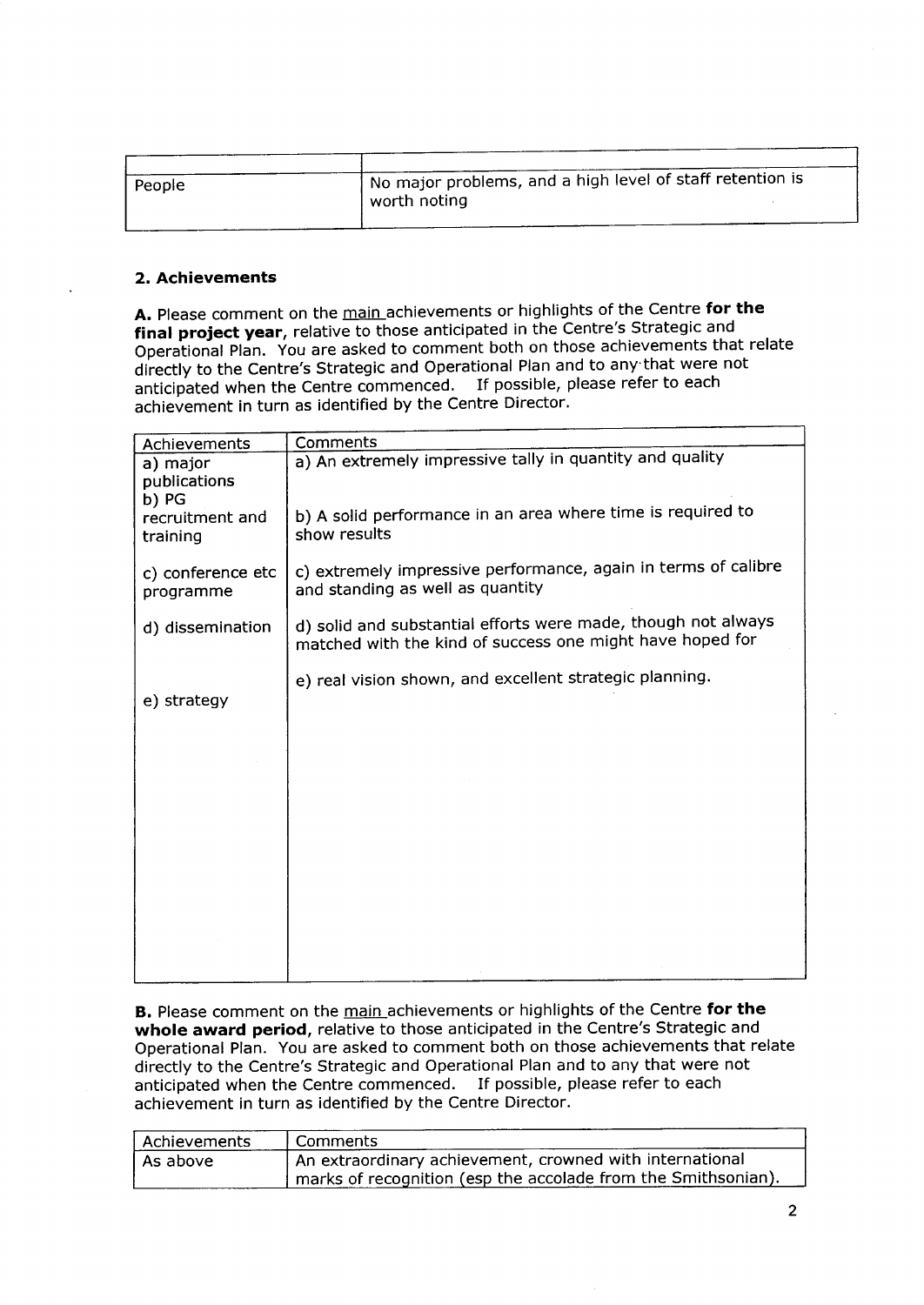|  | The strike rate among the projects was truly excellent, and<br>highlights top-quality management. Worth highlighting the<br>extension of the portfolio of funding agencies for the centre's<br>work; and the way in which a balance has been very effectively<br>maintained among the multifarious activities of the Centre. |
|--|------------------------------------------------------------------------------------------------------------------------------------------------------------------------------------------------------------------------------------------------------------------------------------------------------------------------------|
|  |                                                                                                                                                                                                                                                                                                                              |
|  |                                                                                                                                                                                                                                                                                                                              |

#### **3. Importance**

Please comment on the Centre Director's self-assessment of the potential importance of the Centre's research activities and how its findings will advance creativity, knowledge and understanding. Taking account of the evidence provided in the report, your comments should incorporate an evaluation of whether you consider the Centre Director's self-assessment to be credible. You should, if possible, refer separately to the potential importance to the subject area(s) as a whole, to nonacademic audiences and what the strategic impact of the Centre's achievements has been.

|                  | Comments                                                                                                                                                                                                                                                                                                                                                  |
|------------------|-----------------------------------------------------------------------------------------------------------------------------------------------------------------------------------------------------------------------------------------------------------------------------------------------------------------------------------------------------------|
| Subject area(s)  | We can look benignly on the element of hyperbole in the<br>Director's report. The Centre's work does seem to have made a<br>difference, countering (if not initiating) an ambient<br>anglocentrism in much earlier work; internationalising<br>perspectives; and opening up promising and fruitful dialogues<br>between scholars of Scotland and Ireland. |
| Outside academia | A performance well above the norm, and one which has<br>remained true to scholarly values, as far as one can see.                                                                                                                                                                                                                                         |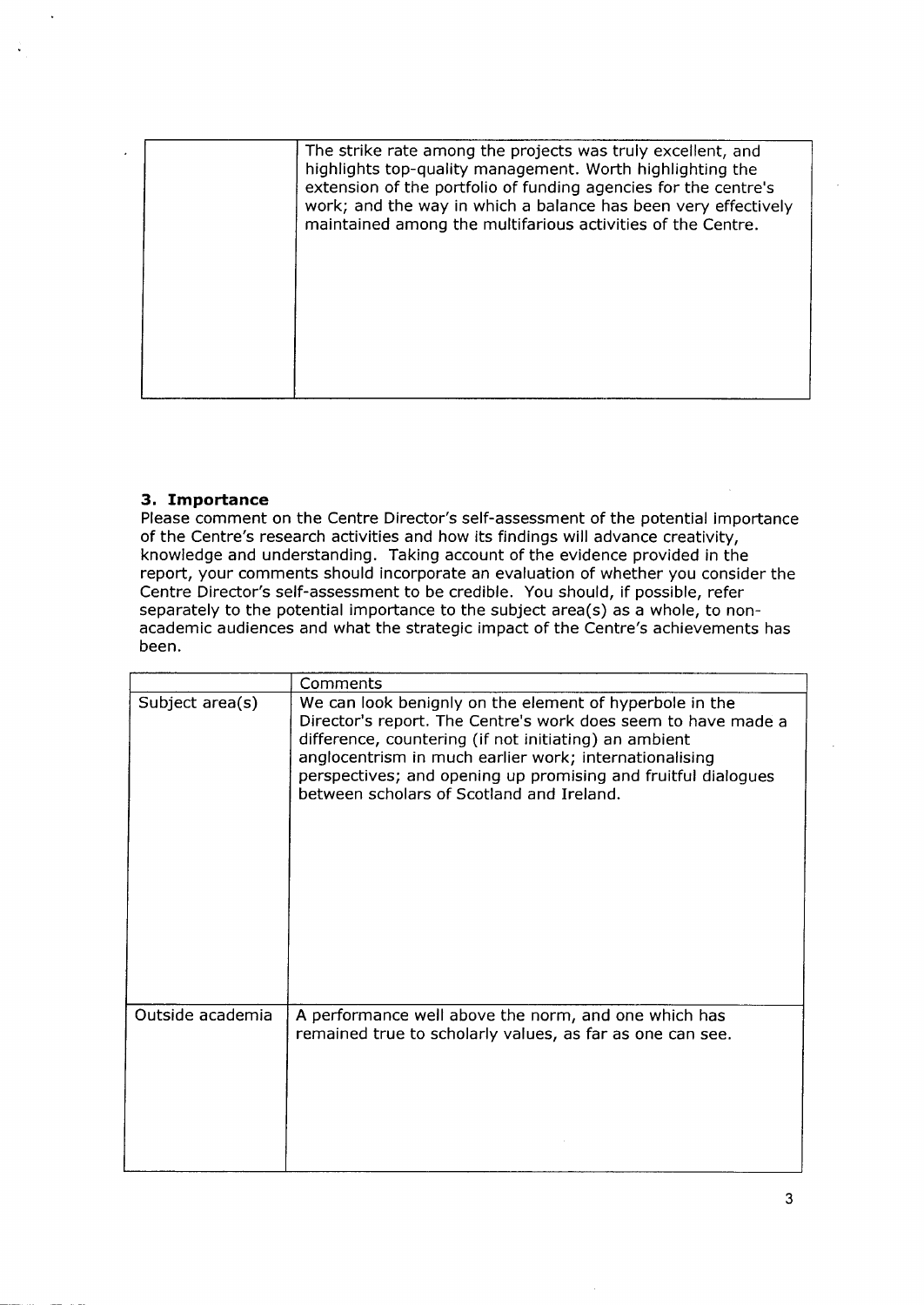| Strategic impact<br>of the Centre's<br>achievements on<br>the institutions'<br>strategies for the<br>research area | Again, highly impressive. The support maintained and extended<br>by host institutions has contributed to this. The Centre has also<br>acted as a seedplot for scholars many of whose careers will take<br>place away from the Centre. |
|--------------------------------------------------------------------------------------------------------------------|---------------------------------------------------------------------------------------------------------------------------------------------------------------------------------------------------------------------------------------|
|                                                                                                                    |                                                                                                                                                                                                                                       |

### **4. Continuation: projects and structures**

With reference to the end of award report, please comment on the Centre Director's plans for the continuation of the AHRC-funded Research Centre after the end of AHRC funding.

The award of phase two funding is already a feather in the Centre's cap, and fuller assessment of this area of work will probably best await completion of this second phase. The extensions of work anticipated are both sensible and imaginative outgrowths from past achievements. The emphasis on diaspora fits in with existing AHRC interests as well as current intellectual preoccupations across the humanities and social sciences.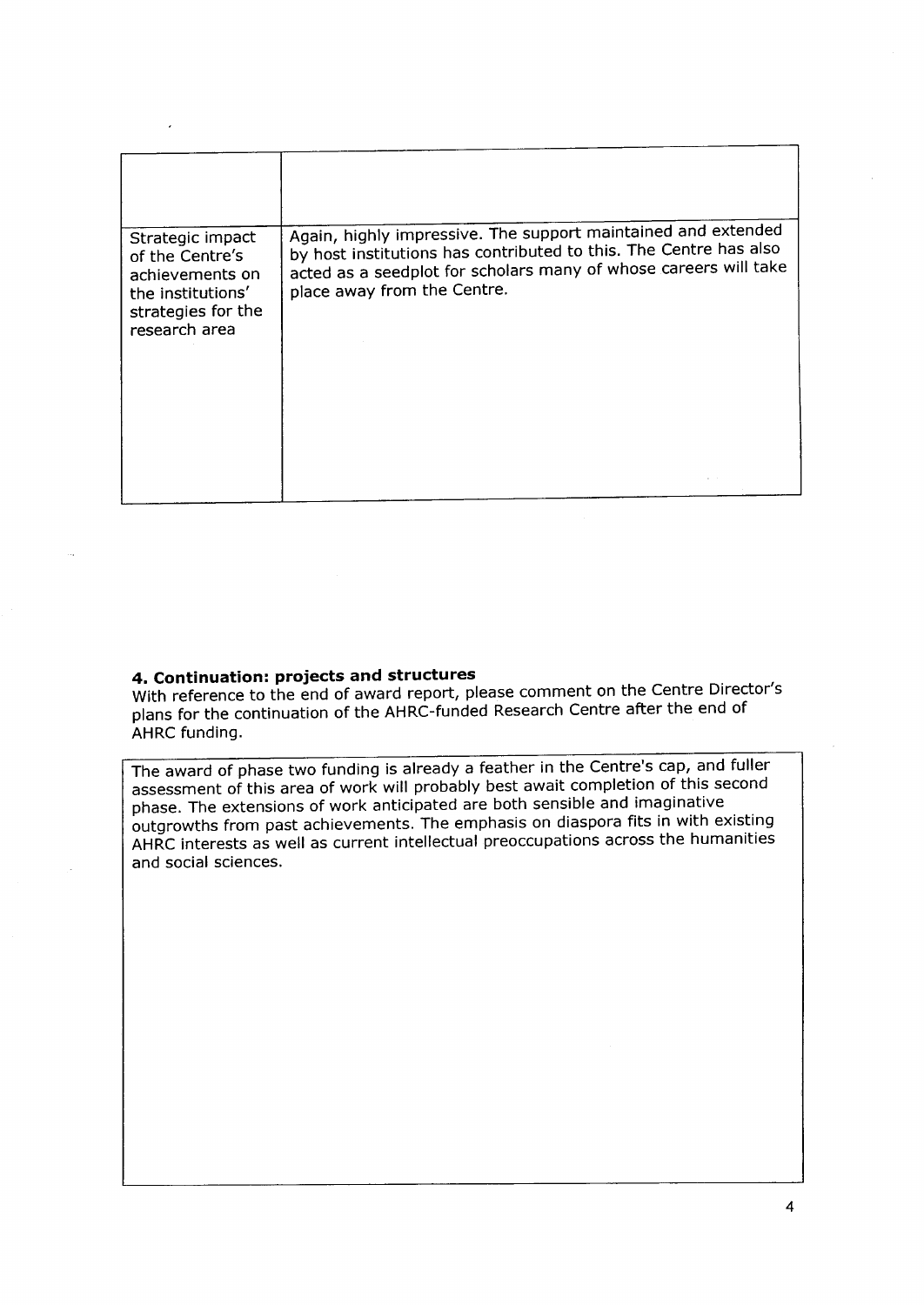#### **5. People**

#### **A. Staffing**

With reference to the end of award report, please comment on the extent to which the Centre has helped to realise the career potential of all those who were employed using funds from the AHRC Award, including both the more established academic staff working on projects/research activities, as well as researchers, project students and administrative and technical staff. Please also comment on the role of, and effectiveness of management and supervisory arrangements for, any post-doctoral researchers or project students (if applicable), including training provision.

|                                                               | Comments                                                                                                                                                  |
|---------------------------------------------------------------|-----------------------------------------------------------------------------------------------------------------------------------------------------------|
| Academic,<br>technical and<br>other staff                     | The record looks extremely strong as regards the beneficent<br>impact of the Centre on the careers of individual researchers.                             |
| Post-doctoral<br>researchers                                  | Information may not by as full as it might be and there are<br>some questionmarks over the future of certain staff. But the<br>general record looks good. |
| AHRC funded PhD<br>students<br>(for Phase 2)<br>Centres only) | N/a                                                                                                                                                       |

#### **B. Interactions - Collaboration & Networking**

With reference to the end of award report, please comment on the range and effectiveness of the formal collaborations and the less formal networking activities within the Centre. Taking account of the evidence provided in the report, your comments should incorporate an evaluation of whether you consider the Centre Director's self-assessment of the significance of these interactions to be credible.

|                                         | Comments                                                                                                                                                                  |
|-----------------------------------------|---------------------------------------------------------------------------------------------------------------------------------------------------------------------------|
| Formal<br>collaborations                | Extremely well-balanced and effective between the two localities<br>in which the Centre is grounded - plus the fact that many<br>international linkages have been forged. |
| Less formal<br>networking<br>activities | Impressive, with a multiplier effect evidently kicking in.                                                                                                                |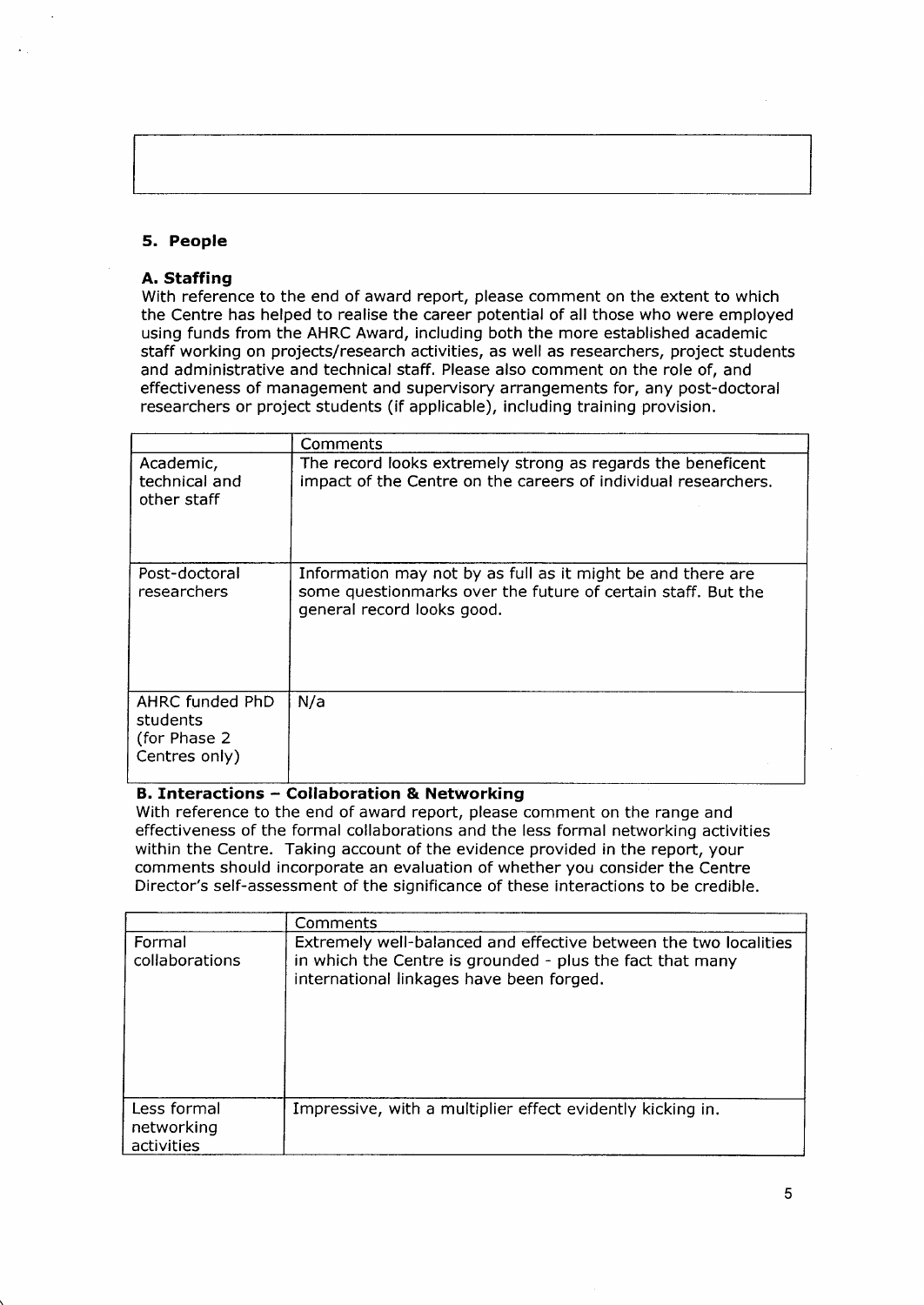| ---- |  |  |
|------|--|--|
|      |  |  |

#### **6. Governance/Management**

#### **A. Formal partnerships**

With reference to the end of award report, please comment on the Centre Director's self-assessment of the strength and weaknesses in the relationship between the host institution and the partner institution(s).

No weaknesses identifiable. An extraordinarily impressive record of success.

#### **B. Structure of the Management Committee**

With reference to the end of award report, please comment on the Centre Director's self assessment of how effective the Management Committee has been at overseeing the management of the Centre.

It is doubtful whether such first-class management could have been attained without wholehearted support for hthe Director's activities coming from an effective and committed management committee.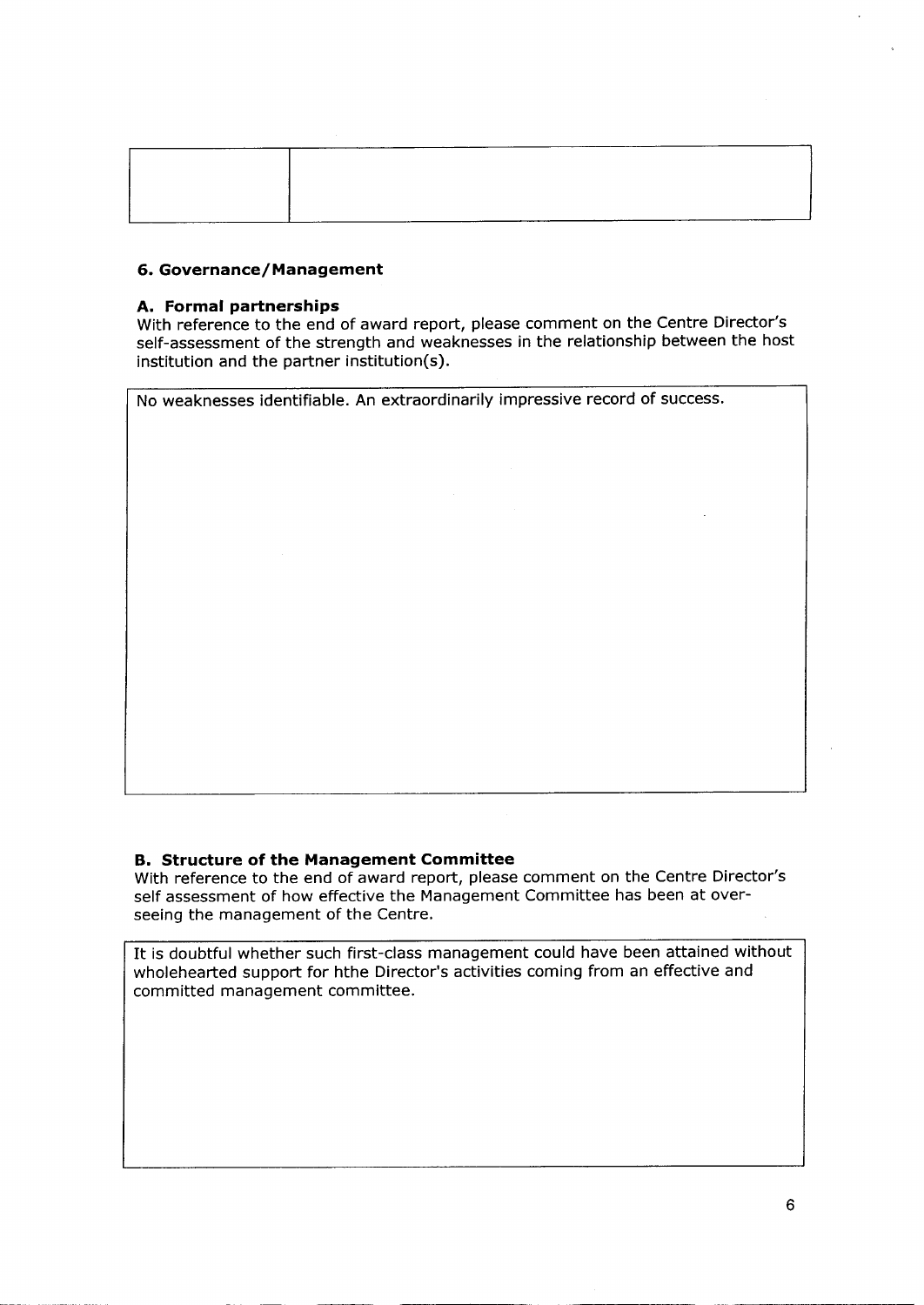#### **C. Academic Advisory Board**

With reference to the end of award report, please comment on the Centre Director's self assessment of how valuable a contribution the Academic Advisory Board made in advising the Director and Management Committee on significant questions relating to the academic priorities of the Centre.

The high quality of the Centre's management seems to have obviated the need for the Board to contribute in a major way to the centre's successes.

#### **7. Outputs/outcomes**

With reference to the end of award report, please comment on the delivery, nature and range of outputs and outcomes, considering both those that were anticipated in the original Strategic and Operational Plan (including any direct replacements) and those that were in addition to those originally envisaged.

You should also comment on the effectiveness of dissemination and knowledge engagement activities, in terms of whether they have been, or will be, adequate to make the research findings available to both the research community and any relevant audiences beyond academia. If you consider that there might be opportunities for further such engagement that could be considered by the Centre Director or by the AHRC, please highlight these below.

| ___<br>.<br>υн<br>בוו |  |                 | ----- |
|-----------------------|--|-----------------|-------|
|                       |  | _____<br>______ |       |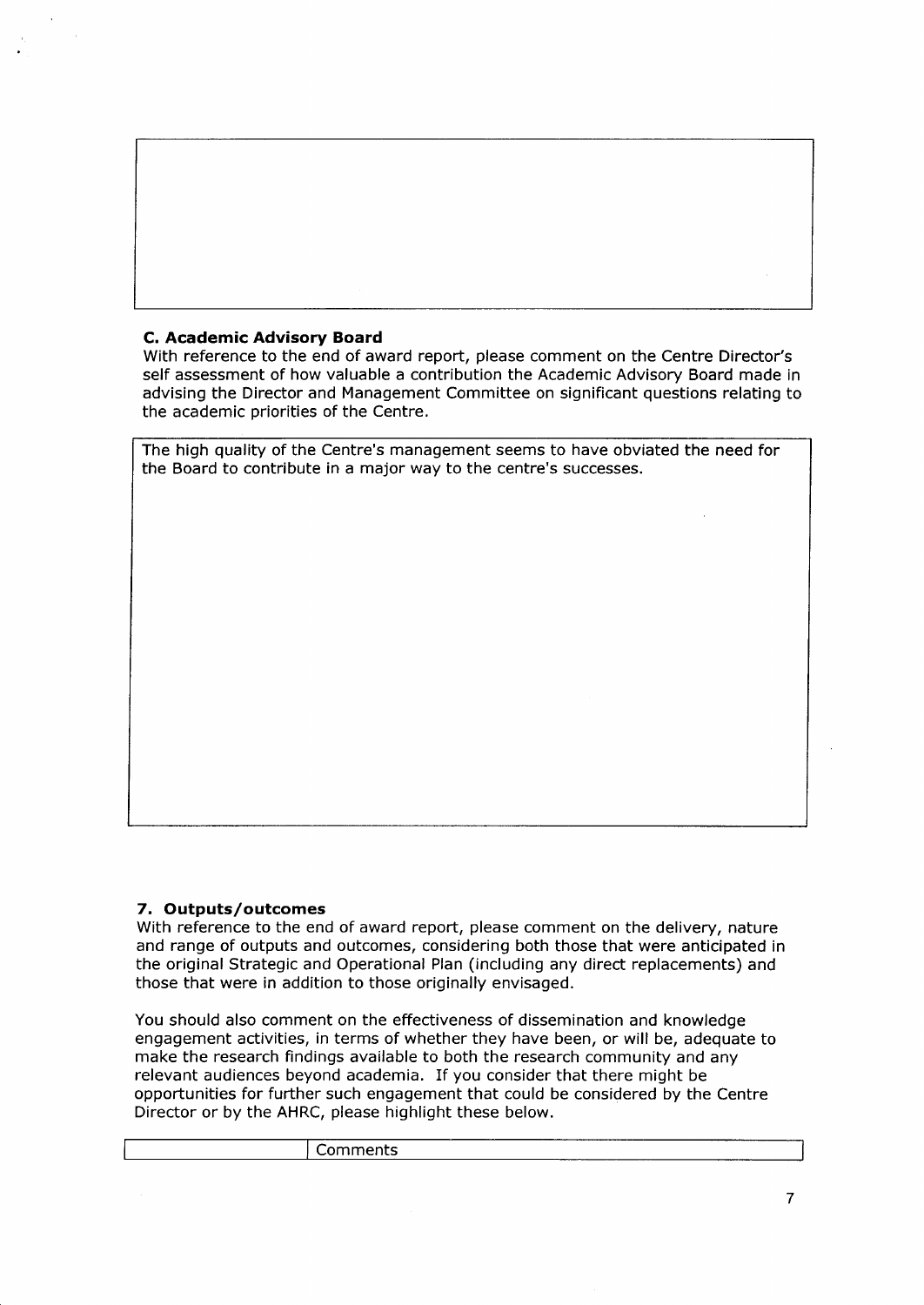| Outputs and<br>outcomes indicated<br>relative to those<br>initially anticipated<br>and/or any direct<br>replacements<br>(please refer to<br>section 7A in the End<br>of Award Report) | exemplary in all respects                                 |
|---------------------------------------------------------------------------------------------------------------------------------------------------------------------------------------|-----------------------------------------------------------|
| Outputs and<br>outcomes in addition<br>to those initially<br>anticipated (not<br>direct replacements)<br>(Please refer to<br>section 7B in the End<br>of Award Report)                | again a tremendous record of achievement across the board |
| Effectiveness of<br>dissemination and<br>knowledge<br>engagement<br>activities                                                                                                        | As noted above, extremely good                            |
| Please list any<br>further opportunities<br>for dissemination<br>and knowledge<br>engagement<br>activities                                                                            | None springs to mind                                      |

#### **8. Electronic Resources**

If the Centre Director has indicated one or more electronic resources as an output arising from the Centre's research programme and activities, please comment on the strategy proposed for their storage, dissemination and maintenance in the longerterm.

Not relevant in terms of outputs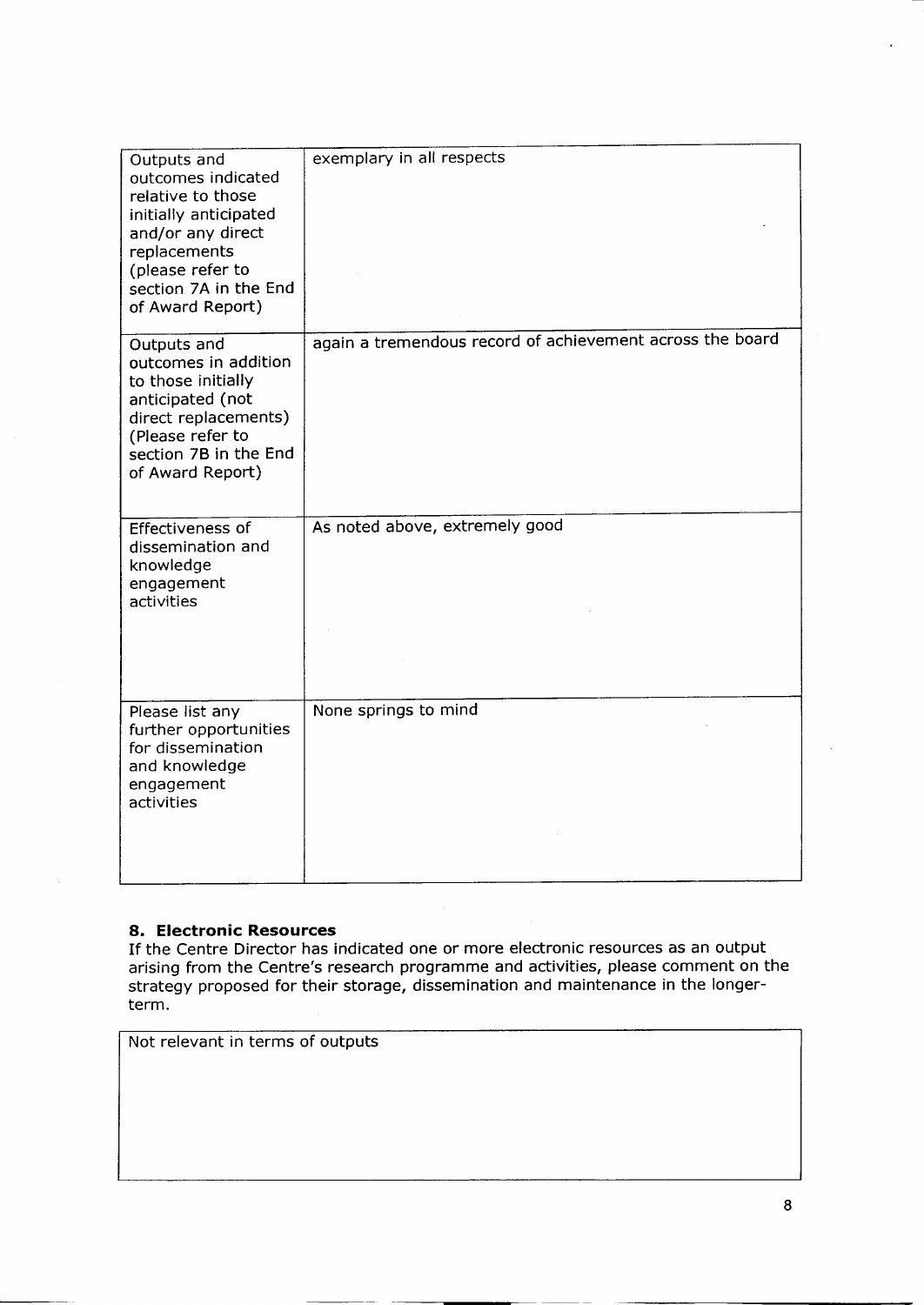

#### **9. Value for Money**

In light of your comments in the sections above - particularly in relation to achievements, importance and outputs/outcomes - and the information on the total cost of the Centre in the end of award report (section 90), please comment on the Centre's overall value for money. Do you consider that the Centre represents an effective investment of the AHRC's funding? You should not comment on the detailed budgetary information in the end of award report as this will be analysed by Officers of the AHRC.

A superb investment on the part of the AHRC. It is difficult even to imagine how the performance might have been bettered. The laudatory unanimity of the assessors on the Centre is the best testimony we can have to the real impact which the Centre is perceived as having made.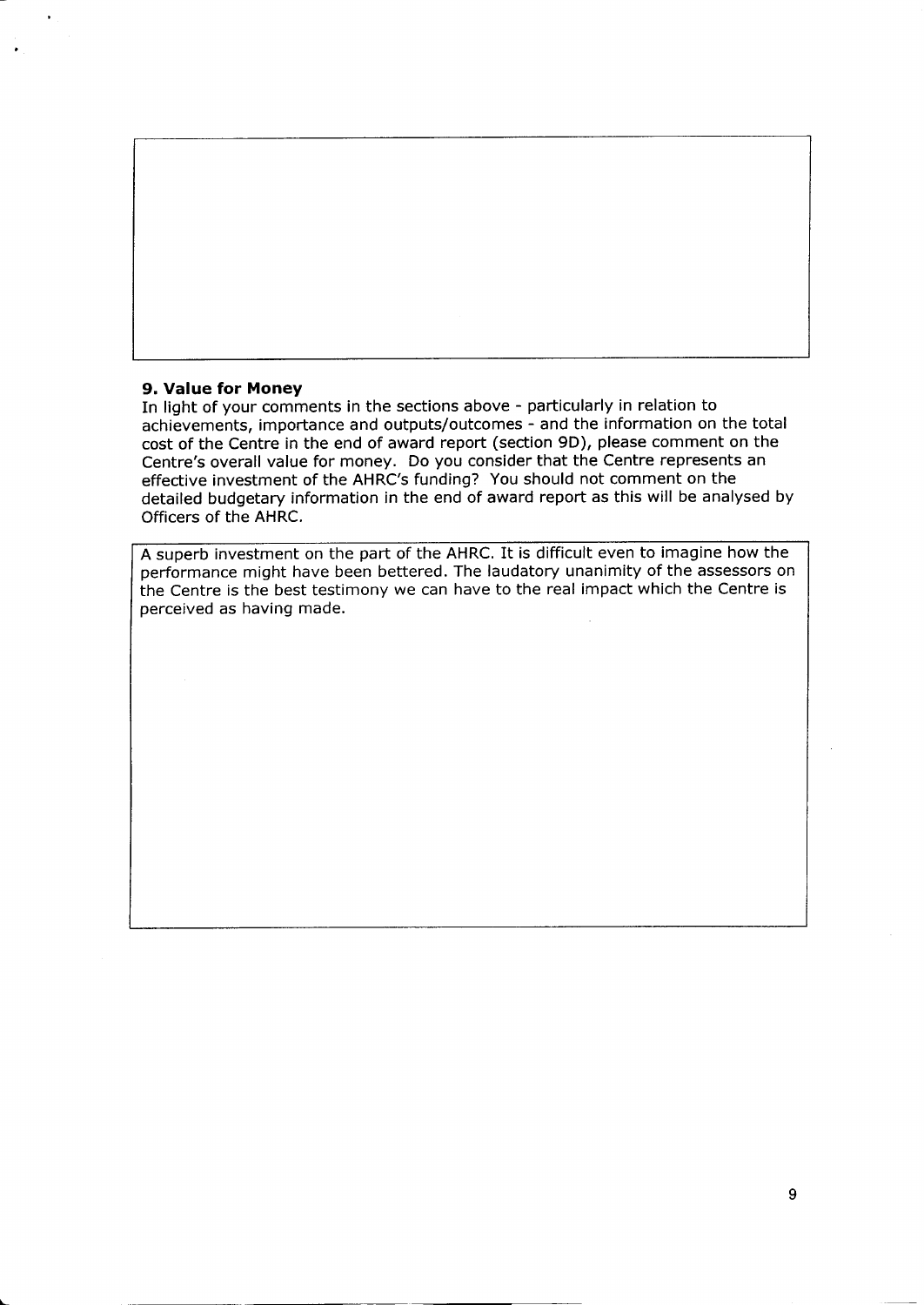

Arts & Humanities Research Council

*Research Centres Scheme Assessment of End of Award Reports (AR2)*

| <b>Centre Director:</b>                   | <b>Professor Thomas DEVINE</b>           |  |      | <b>Host</b><br>Institution:                | Aberdeen University |    |    |      |
|-------------------------------------------|------------------------------------------|--|------|--------------------------------------------|---------------------|----|----|------|
| <b>Title of</b><br><b>Research Centre</b> |                                          |  |      | AHRC Centre for Irish and Scottish Studies |                     |    |    |      |
| Dates:                                    | <b>Start</b><br>date of<br><b>Centre</b> |  | 2001 | <b>End date of</b><br>Centre               |                     | 31 | 12 | 2005 |

# *Please note that this section of the form will be sent to the Centre Director.*

Using the four point scale below, please provide an overall grade for the Centre. Your grade should take into account all aspects of the Centre and the information provided by the Centre Director.

If you consider that, relative to its aims and objectives and the Strategic and Operational Plan, the conduct and delivery of the Centre was satisfactory, you are asked to provide an indicative assessment of the quality and the potential importance and value of the Centre's achievements by grading it Satisfactory, Good or Outstanding.

If you do not consider that the conduct and delivery of the Centre was satisfactory, you should indicate a grade of Unsatisfactory.

A space has been provided for you to provide a rationale for the grade allocated. If you require further information before you are able to provide a final grade, you should indicate Incomplete Form and clarify the information that is needed in the box provided.

| Outstanding  | A Centre that has satisfactorily addressed its major aims and<br>objectives (subject to any changes that have previously been<br>agreed), where the approach and research activities suggest<br>an outstanding level of achievement with the potential for<br>results of the highest quality and value. |
|--------------|---------------------------------------------------------------------------------------------------------------------------------------------------------------------------------------------------------------------------------------------------------------------------------------------------------|
| Good         | A Centre that has satisfactorily addressed its major aims and<br>objectives (subject to any changes that have previously been<br>agreed), where the approach and research activities suggest a<br>good level of achievement with the potential for results of a<br>high quality and value.              |
| Satisfactory | A Centre that has addressed its major aims and objectives<br>(subject to any changes that have previously been agreed),<br>where the approach and research activities suggest a<br>satisfactory level of achievement with the potential for results<br>of a satisfactory quality and value.             |